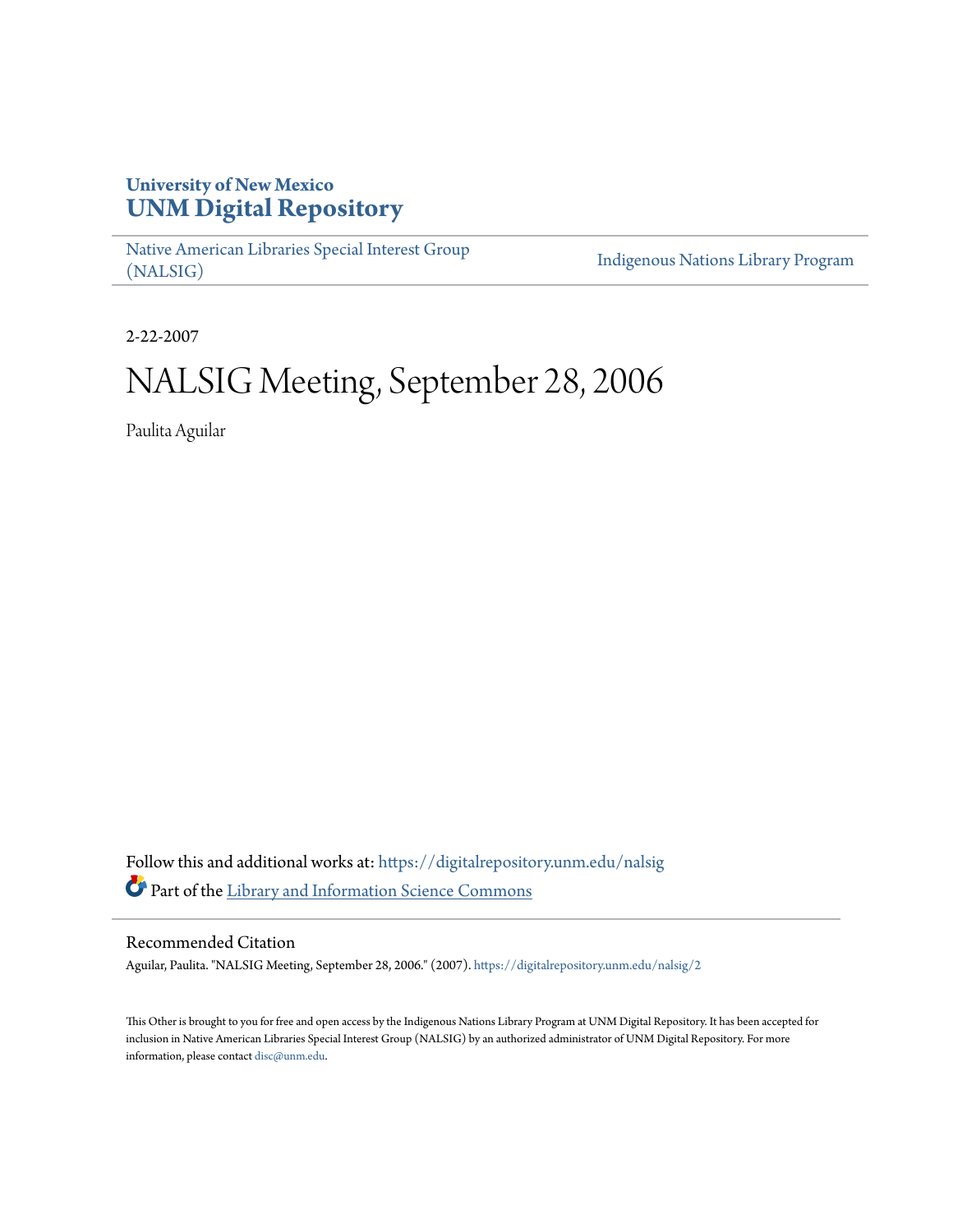Native American Libraries Special Interest Group (NALSIG) Meeting

September 28, 2006 – Isleta Pueblo Library

1:00 pm to 3:00 pm

Clyde Henderson, Meeting Facilitator

Present: Paulita Aguilar, Elena Arellano, Patricia Bradley, Jill Connor, Cynthia Crespin, Clyde Henderson, Judy Hooks, Ann Lefkofsky, Melverna Lujan, Joyce Medina, Irving Nelson, Danielle Sarracino, Angela Samuels, Liz Terry, Elizabeth Wacondo, Mildred Walters, Jean Whitehorse, Maxine Zuni

Agenda:

- Call to Order @ 1 pm, Clyde Henderson
- **Introductions**
- **Approval of the Minutes**
- Announcements/Communications
- Reports
	- $\checkmark$  NMSL Mildred Walters
- Native American Health Information Services Patricia Bradley, UNM Health Sciences Library and Informatics Center
- NALSIG Membership Paulita Aguilar
- **Program for '07 NMLA/MPLA Conference**
- Fund Raising
	- $\checkmark$  Membership fees
		- $\checkmark$  Attending professional conferences
	- $\checkmark$  Conference Anyone? (ALA, etc.)
	- $\checkmark$  Who is attending a conference?
	- $\checkmark$  Give a report or share experience at the next NALSIG meeting?
	- $\checkmark$  Communication
- American Indian Student Day @ UNM Paulita Aguilar
- NMLA Intellectual Freedom Task Force Survey Paulita Aguilar
- Wrap-up
	- $\checkmark$  Next meeting date?
	- $\checkmark$  Assignments?
	- $\checkmark$  Agenda items?

## Introduction to Isleta Pueblo Library – Maxine Zuni

Maxine gave an overview of her library: three staff members; monthly themes for children and elderly tribal members; reference collection; 76 periodicals; teen area with computers; Southwest Collection; computer lab with 15 machines; and collection includes audio and visual materials.

## **Announcements**

- 1. Judy Hooks announced that SIPI has a new President, Dr. Jeffrey Hambly.
- 2. Elayne Silversmith sent an announcement via email about the Four Corners Storyteller Conference, Oct. 13-14, and the Southwest Writers Institute Lecture on Nov. 10 with Sherman Alexie.
- 3. Navajo Studies Conference at UNM, Nov. 1-4.
- 4. Esther Martinez Library Naming at Ohkay Owingeh.
- 5. Ann Lefkofsky gave an update on the 2006 GO Bond and the NMLA Legislative Committee Toolkit available on the NMLA website.
- 6. Teresa Naranjo proposed, by phone call to Clyde Henderson, a special meeting. Clyde will follow-up.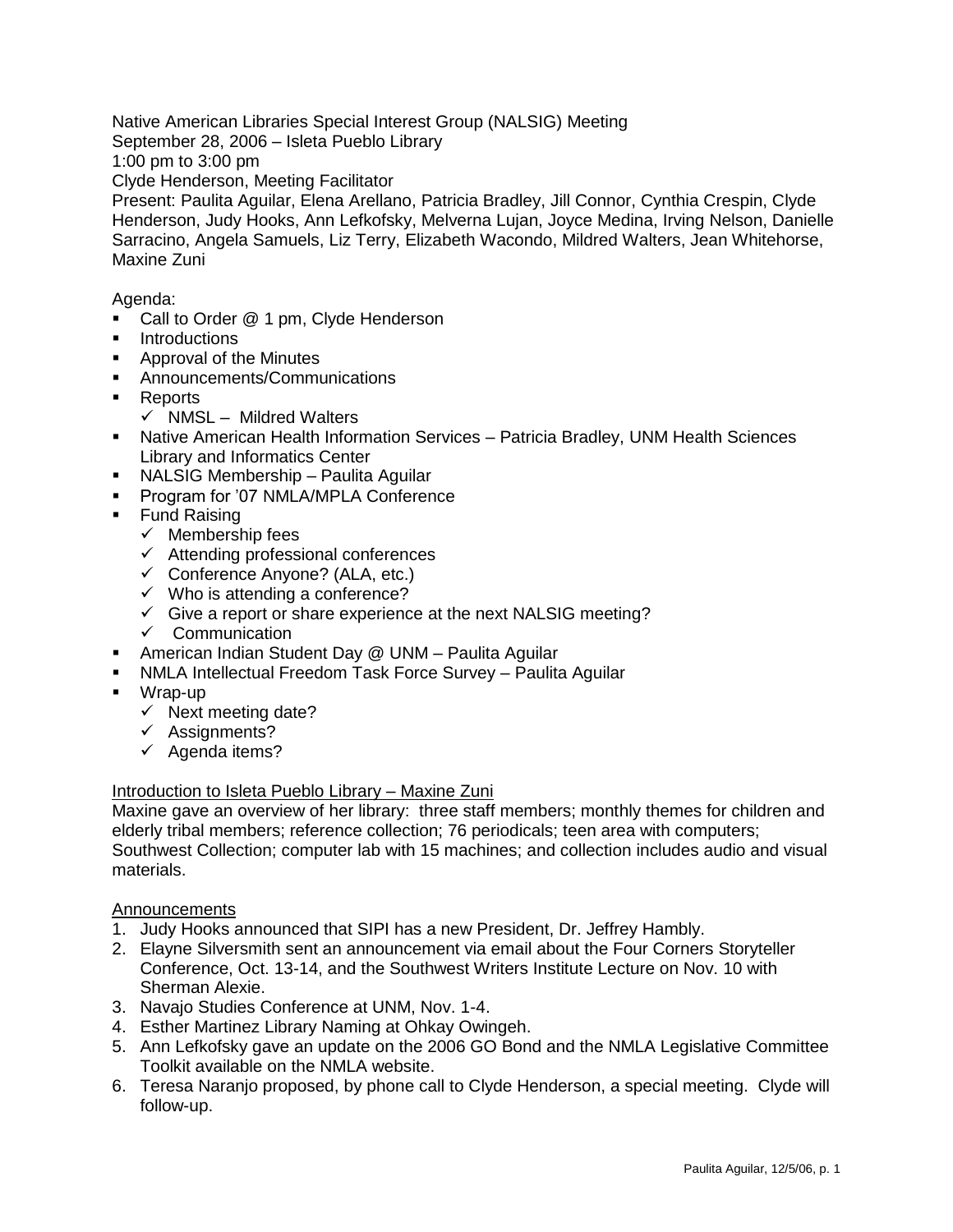# NMSL Report – Mildred Walters and Anne Lefkofsky

- 1. Leadership Institute held in June was successful and Mildred is the process of creating a report. There will be follow-up activities, such as archival collections workshops and training.
- 2. Grants are not being distributed on a timely basis by the finance department and contract payments are being held up too.
- 3. Update on the NMSL Development Department: five consultants available; Gates Grants are distributed by NM Foundation and monies spent on computers, software, and peripherals.
- 4. NMSL is paying for access to WorldCat. OCLC is creating a NM group catalog and offering some discounts on cataloging services.

## Native American Health Information Services – Patricia Bradley, UNM Health Sciences Library and Informatics Center (HSLIC)

Patricia provides Native American health information services to New Mexico Native Americans.

- 1. Native American Health Research Database and Native Health History Database are searchable databases with a variety of health related article citations. All articles can be requested through an interlibrary loan service offered through the program.
- 2. Provides health information training and tours of the HSCLIC upon request.
- 3. Pamphlets about the program are available to all tribal librarians for distribution to their patrons. To request pamphlets, contact Patricia Bradley at 272-0664 or pbradley@salud.unm.edu.

## NALSIG Report – Clyde Henderson

1. Submitted a budget of \$350 for this year and it was approved by NMLA.

## NMLA Membership – Paulita Aguilar

- 1. Paulita talked about the benefits of membership.
- 2. NALSIG consists of less than 50% NMLA members.
- 3. Need to increase membership so that NALSIG can continue to request a budget, members can have voting rights, and communicate via NMLA lists.
- 4. Paulita will look into membership discount for those joining for the first time.

#### NMLA/MPLA (Mountain Plains Library Association) Conference

- 1. NMLA/MPLA Conference will be held in Albuquerque, March 14-16, 2007.
- 2. Clyde will submit a NALSIG program proposal.
- 3. Possible program highlight 3 tribal libraries, feature programs and community members, and include pictures.

#### Fund Raising

- 1. Members asked about the status of fund raising done through silent auctions. Current NALSIG leadership did not have any information about past auctions. Is fund raising for Friends of NM Tribal Libraries? Is this a question for Mary Alice Tsosie?
- 2. To raise funds to subsidize NMLA membership, attendance at conferences or library courses includes raffles, bake sales, and auctions.
- 3. New Mexico Library Foundation does provide scholarships for NMLA wanting to take classes.